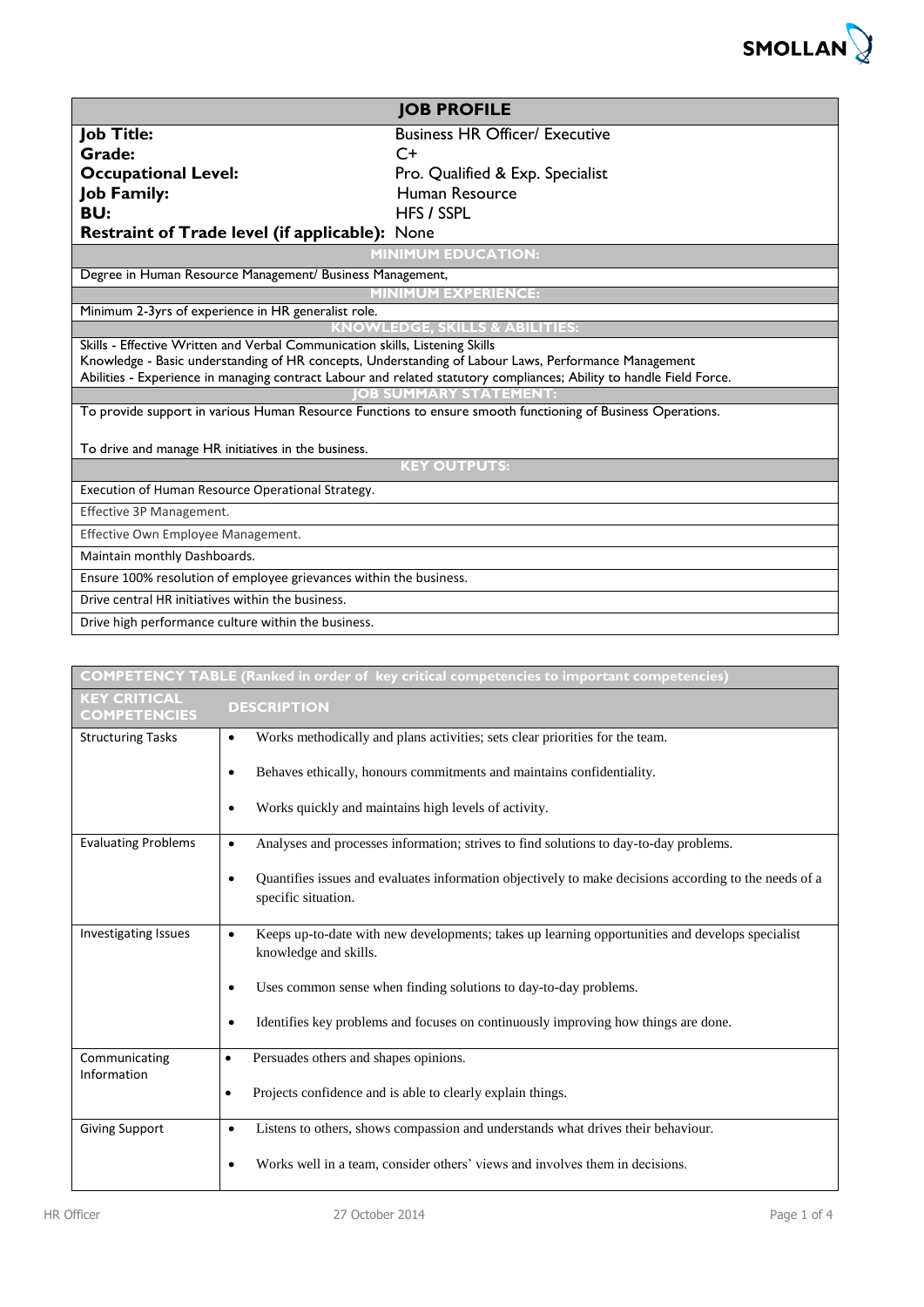

| <b>COMPETENCY TABLE (Ranked in order of key critical competencies to important competencies)</b> |                                                                                              |  |  |  |
|--------------------------------------------------------------------------------------------------|----------------------------------------------------------------------------------------------|--|--|--|
| <b>KEY CRITICAL</b><br><b>COMPETENCIES</b>                                                       | <b>DESCRIPTION</b>                                                                           |  |  |  |
| <b>IMPORTANT</b><br><b>COMPETENCIES</b>                                                          | <b>DESCRIPTION</b>                                                                           |  |  |  |
| <b>Driving Success</b>                                                                           | Energetic and use initiative to get things started.                                          |  |  |  |
|                                                                                                  | Understands the financial implications of decisions.                                         |  |  |  |
|                                                                                                  | Identifies opportunities for changes that will add value to the team.                        |  |  |  |
|                                                                                                  | Sets and achieves challenging goals, is ambitious and persevering                            |  |  |  |
| <b>Processing Details</b>                                                                        | Meetings deadlines, keeps to schedule and always finishes tasks.<br>$\bullet$                |  |  |  |
|                                                                                                  | Produces high quality work.                                                                  |  |  |  |
|                                                                                                  | Disciplined in following procedures                                                          |  |  |  |
| <b>Showing Resilience</b>                                                                        | Stays calm and composed in stressful situations.<br>٠                                        |  |  |  |
|                                                                                                  | Deals with conflict and resolves arguments; demonstrates self-insight and emotional control. |  |  |  |

|                   | <b>KEY DELIVERABLES</b>                                                  | <b>INPUT BEHAVIOURS</b>                                                                                                                                                                                                                                                       | <b>MEASUREMENT CRITERIA</b>                                                                                                                                                                                                                                                     |
|-------------------|--------------------------------------------------------------------------|-------------------------------------------------------------------------------------------------------------------------------------------------------------------------------------------------------------------------------------------------------------------------------|---------------------------------------------------------------------------------------------------------------------------------------------------------------------------------------------------------------------------------------------------------------------------------|
| Ι.                | <b>Execution of Human</b><br><b>Resource Operational</b><br>Strategy     | • Understand the Business Deliverables<br>• Review of strategy to ensure 100% delivery of the<br>same.                                                                                                                                                                        | Finalisation of Scorecards for all<br>$\bullet$<br>the roles in the business.<br>100% delivery of HR strategy and<br>$\bullet$<br>overall business strategy                                                                                                                     |
| 2.                | Effective 3P<br>Management                                               | • Understand the business needs from the business head<br>• Drive the agencies & Own field teams for timely<br>closure of the vacant positions<br>• Monitor and review the performance of 3P Agency<br>• Engage with the Associates to understand the<br>Associate grievances | Manning of the Associates as per<br>$\bullet$<br>the monthly business plan.<br>Closure of the vacant positions<br>$\bullet$<br>with the agreed TAT.<br>Monthly Review of 3P scorecard.<br>$\bullet$<br>Attrition of the Associates.<br>$\bullet$                                |
| З.                | Effective own employee<br>management.                                    | • Drive work discipline within the business.<br>• Build & maintain strong relationships with team.<br>• Understand and provide solution to employee<br>grievances.<br>• Drive Performance Management system within the<br>business.                                           | Discipline in attendance, leave<br>$\bullet$<br>management etc.<br>100% resolution of employee<br>$\bullet$<br>grievances / feedback from the<br>field team.<br>Exit interview of the employees.<br>$\bullet$<br>Adherence to Performance<br>$\bullet$<br>Management timelines. |
| 4.                | <b>Maintain Monthly</b><br>Dashboard                                     | • Co-ordinate with the field team, agency and the<br>central and collate information<br>• Updation of the trackers agreed                                                                                                                                                     | Timely Submission of the trackers<br>$\bullet$<br>to business head/ functional head.                                                                                                                                                                                            |
| 5.                | Ensure 100% resolution<br>of employee grievances<br>within the business. | . Visit the market and work with the employees to<br>understand the employee grievances<br>• Timely revertal to the employee grievances                                                                                                                                       | Feedback from the business (field<br>$\bullet$<br>and non-field employees)                                                                                                                                                                                                      |
| 6.                | Drive central HR<br>activities within the<br>business                    | • Cascade of central HR initiatives/ activities<br>• Follow-up on the initiatives/ activities                                                                                                                                                                                 | Timely roll-out of the initiatives/<br>$\bullet$<br>activities<br>Update on the initiative/ activity<br>٠                                                                                                                                                                       |
| 7.                | Drive High<br>Performance Culture<br>within the business                 | · Identify high performers and provide necessary input<br>for their development.<br>· Identify Poor performers and market contact with<br>them<br>• Monitor the QOC scores and<br>do necessary<br>interventions for maintaining/ improving the same.                          | Internal Promotions i.e., from<br>$\bullet$<br>Associate to Supervisor (on-roll).                                                                                                                                                                                               |
| <b>HR Officer</b> |                                                                          | 27 October 2014                                                                                                                                                                                                                                                               | Page 2 of 4                                                                                                                                                                                                                                                                     |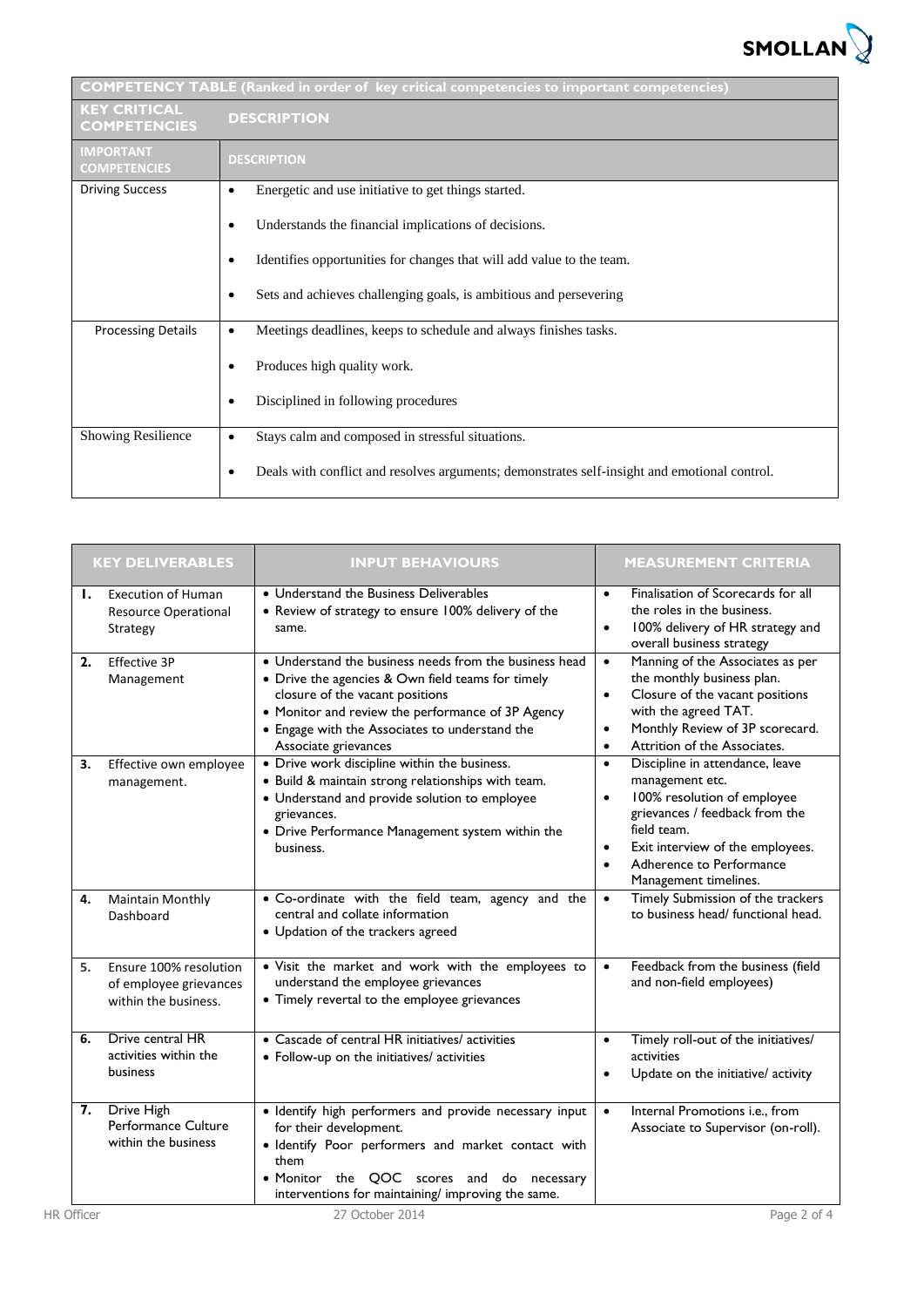

| <b>ADDENDUM 1: BU SPECIFIC DUTIES &amp; RESPONSIBILITIES</b> |  |                             |  |  |  |
|--------------------------------------------------------------|--|-----------------------------|--|--|--|
| <b>KEY DELIVERABLES</b><br><b>INPUT BEHAVIOURS</b>           |  | <b>MEASUREMENT CRITERIA</b> |  |  |  |
|                                                              |  |                             |  |  |  |
|                                                              |  |                             |  |  |  |
|                                                              |  |                             |  |  |  |
|                                                              |  |                             |  |  |  |
|                                                              |  |                             |  |  |  |
|                                                              |  |                             |  |  |  |
|                                                              |  |                             |  |  |  |
|                                                              |  |                             |  |  |  |



| <b>UNDERTAKING</b>                                                                                                                                      |             |                  |             |  |  |
|---------------------------------------------------------------------------------------------------------------------------------------------------------|-------------|------------------|-------------|--|--|
| I, the undersigned have read and understood the terms of this job effectiveness profile; alternatively the contents have been read and explained to me. |             |                  |             |  |  |
| <b>AGREED BY</b>                                                                                                                                        | <b>NAME</b> | <b>SIGNATURE</b> | <b>DATE</b> |  |  |
| <b>INCUMBENT</b>                                                                                                                                        |             |                  |             |  |  |
| <b>MANAGER</b>                                                                                                                                          |             |                  |             |  |  |